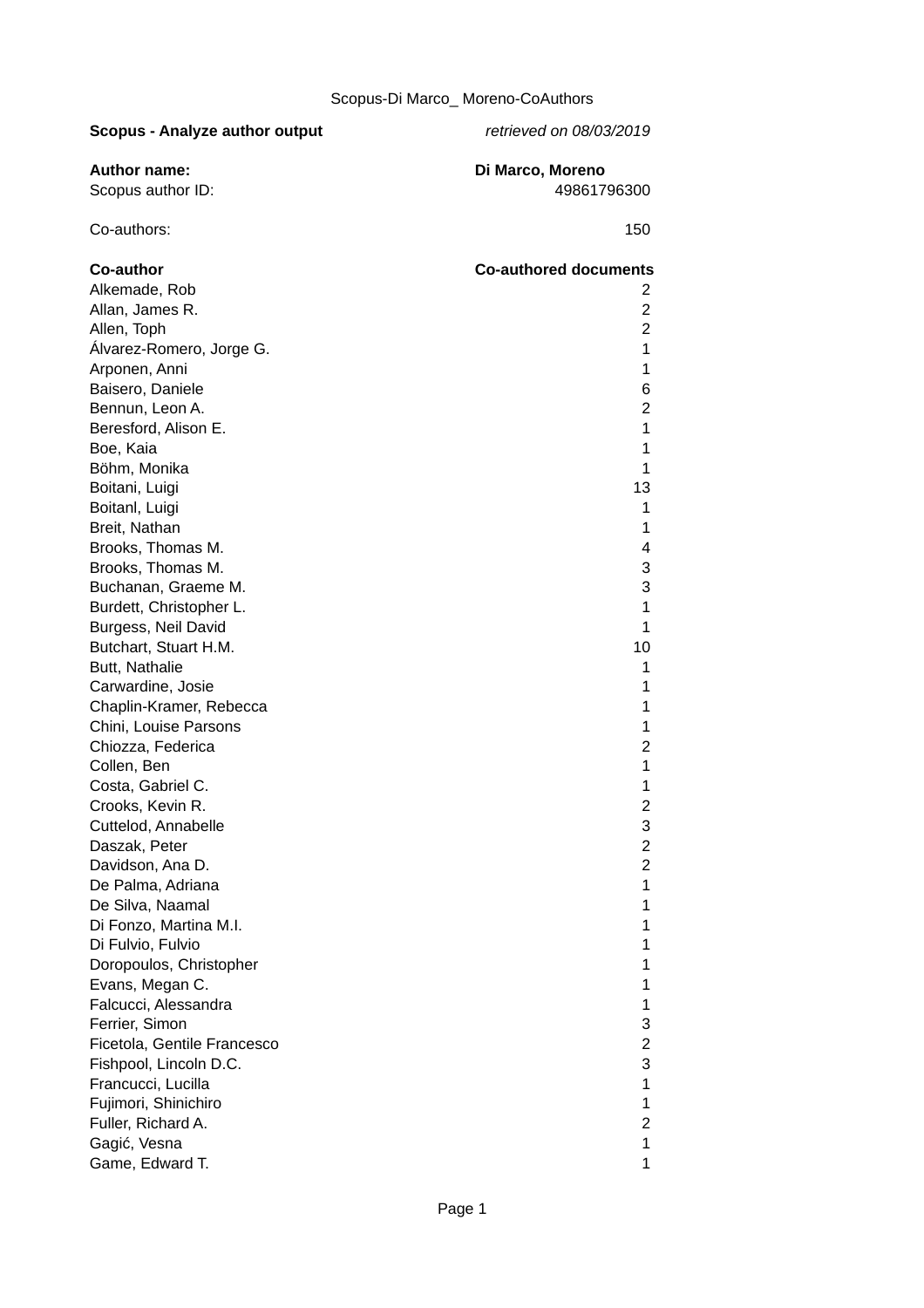| Gladish, Daniel W.                   | 1              |
|--------------------------------------|----------------|
| Goettsch, Bárbara                    | 1              |
| González-Suárez, Manuela             | 1              |
| Green, David C.                      | 1              |
| Gross, Dorit                         | 1              |
| Guéguen, Maya                        | 1              |
| Harfoot, Mike B.J.                   | 1              |
| Harwood, Thomas D.                   | 1              |
| Hasegawa, Tomoko                     | 1              |
| Hill, Samantha L.L.                  | $\mathbf 1$    |
| Hirata, Akiko                        | 1              |
| Hoffmann, Michael T.                 | 5              |
| Hoskins, Andrew J.                   | 1              |
| Hutton, Jon M.                       | 1              |
| lacucci, Angela                      | 1              |
| Iwamura, Takuya                      | $\mathbf 1$    |
| Januchowski-Hartley, Stephanie Renee | 1              |
| Johnson, Justin Andrew               | 1              |
| Jones, Kendall R.                    | 1              |
| Joppa, Lucas N.                      | 3              |
| Joseph, Liana N.                     | 1              |
| Juffe-Bignoli, Diego                 | 3              |
| Kearney, Stephen G.                  | $\mathbf 1$    |
| Kim, Hyejin                          | $\mathbf 1$    |
| King, Sarah R.B.                     | 1              |
| Klein, Carissa Joy                   | 1              |
| Knight, Andrew T.                    | 2              |
| Krause, Andreas                      | 1              |
| Kumaran, Nagalingam                  | 1              |
| Lamoreux, John F.                    | $\overline{c}$ |
| Langhammer, Penny F.                 | 3              |
| Leclère, David                       | 1              |
| Lötter, M. C.                        | $\mathbf 1$    |
| Luedtke, Jennifer                    | 1              |
| Lughadha, Eimear Nic                 | 1              |
| Lutz, Maiko                          | 1              |
| Magrach, Ainhoa                      | 1              |
| Maiorano, Luigi                      | 4              |
| Mallon, David P.                     | 1              |
| Mantyka-Pringle, Chrystal S.         | 1              |
| Marasini, Gabriele Grottolo          | $\overline{c}$ |
| Martins, Inês Santos                 | 1              |
| May, Ian                             | $\overline{c}$ |
| Mazor, Tessa K.                      | 1              |
| McDonald-Madden, Eve                 | 1              |
| McGowan, Jennifer                    | $\overline{c}$ |
| Meijaard, Erik                       | $\mathbf 1$    |
| Merkel, Katharina                    | 1              |
| Merow, Cory                          | 1              |
| Miller, Rebecca M.                   | 1              |
| Morse, Stephen S.                    | 2              |
| Mortelliti, Alessio                  | $\mathbf 1$    |
| Murray, Kris A.                      | 4              |
|                                      |                |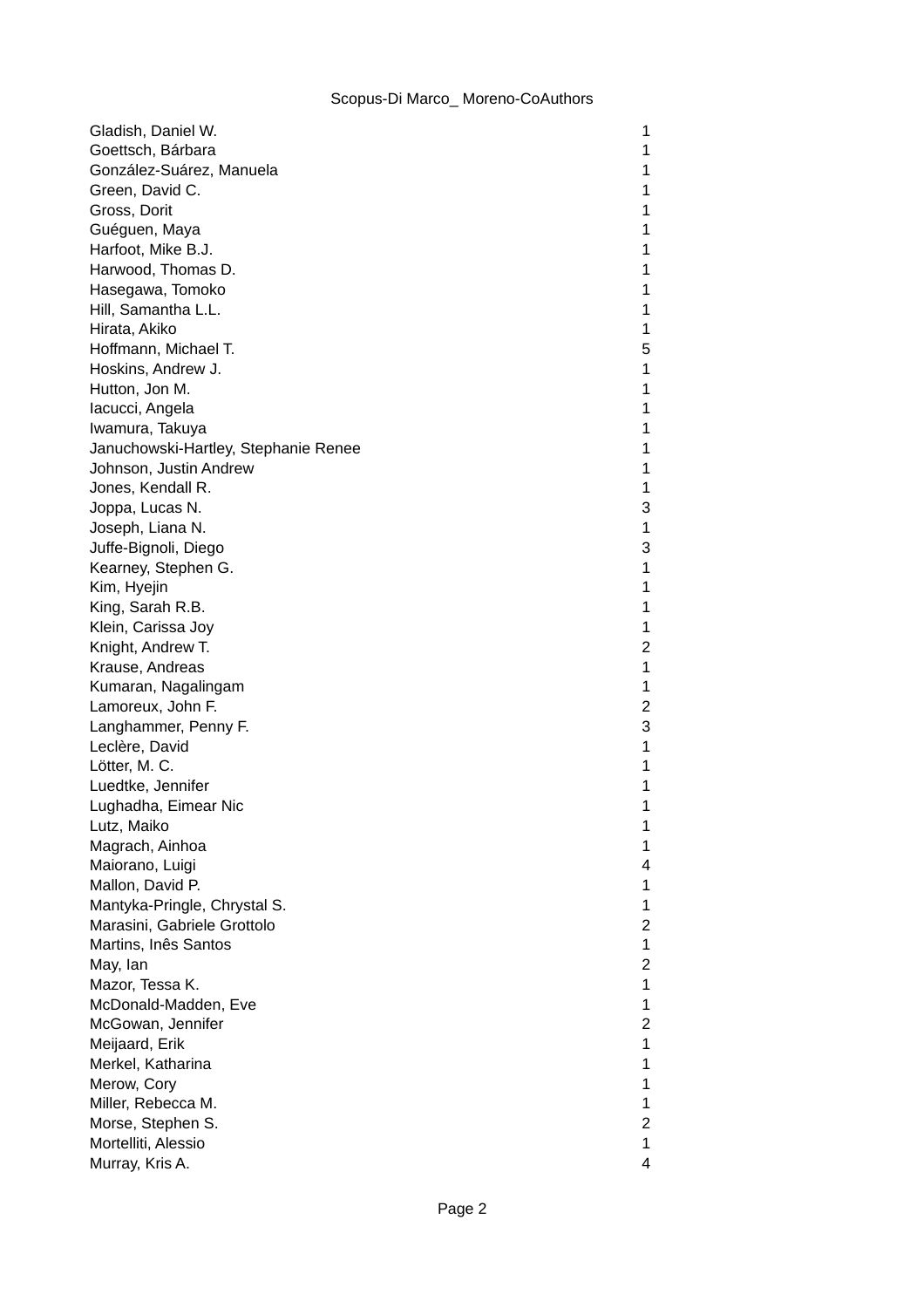| Oân Grady, Damien            | 1              |
|------------------------------|----------------|
| Ohashi, Haruka               | 1              |
| Olival, Kevin J.             | 2              |
| Outram, Nick                 | 1              |
| Pacifici, Michela            | 1              |
| Parr, Michael J.             | $\mathbf 1$    |
| Penone, Caterina             | 1              |
| Pereira, Henrique Miguel     | 1              |
| Pollock, Caroline M.         | 1              |
| Popp, Alexander              | 1              |
| Possingham, Hugh P.          | 12             |
| Poulter, Benjamin            | 1              |
| Pressey, Robert Leslie       | 3              |
| Purvis, Andy                 | $\mathbf 1$    |
| Quesada, Benjamin            | 1              |
| Ralph, Gina M.               | 1              |
| Reside, April Elizabeth      | 1              |
| Rodríguez, Jon Paul          | $\overline{2}$ |
| Rondinini, Carlo             | 28             |
| Rosa, Isabel M.D.            | 1              |
| Santini, Luca                | 8              |
| Santulli, Giulia             | $\mathbf 1$    |
| Schipper, Aafke M.           | 1              |
| Schipper, Jan                | $\overline{c}$ |
| Schwarzmueller, Florian      | $\mathbf{1}$   |
| Segan, Daniel B.             | 2              |
| Shanahan, Danielle F.        | 1              |
| Sharp, Richard P.            | 1              |
| Shoemaker, Kevin T.          | 1              |
| Smith, Robert J.             | 4              |
| Stuart, Simon N.             | 3              |
| Symes, Andy J.               | $\overline{c}$ |
| Szantoi, Zoltan              | $\mathbf{1}$   |
| Takahashi, Kiyoshi           | 1              |
| Tordoff, Andrew W.           | $\mathbf 1$    |
| Tracewski, Łukasz            | 1              |
| Tranquilli, Sandra           | 1              |
| Van Vuuren, Detlef P.        | $\overline{c}$ |
| Venter, Michelle             | 1              |
| Venter, Oscar                | 8              |
| Verde Arregoitia, Luis Darcy | 1              |
| Visconti, Piero              | 14             |
| Ware, Chris J.               | 1              |
| Watson, James E.M.           | 12             |
| Weeks, Rebecca               | 1              |
| Wheatley, Hannah             | 1              |
| Wilson, Kerrie A.            | 3              |
| Wolf, Florian                | 1              |
| Woodley, Stephen J.          | 3              |
| Young, Bruce E.              | $\overline{c}$ |
| Zambrana-Torrelio, Carlos M. | $\overline{c}$ |
|                              | $\mathbf{1}$   |